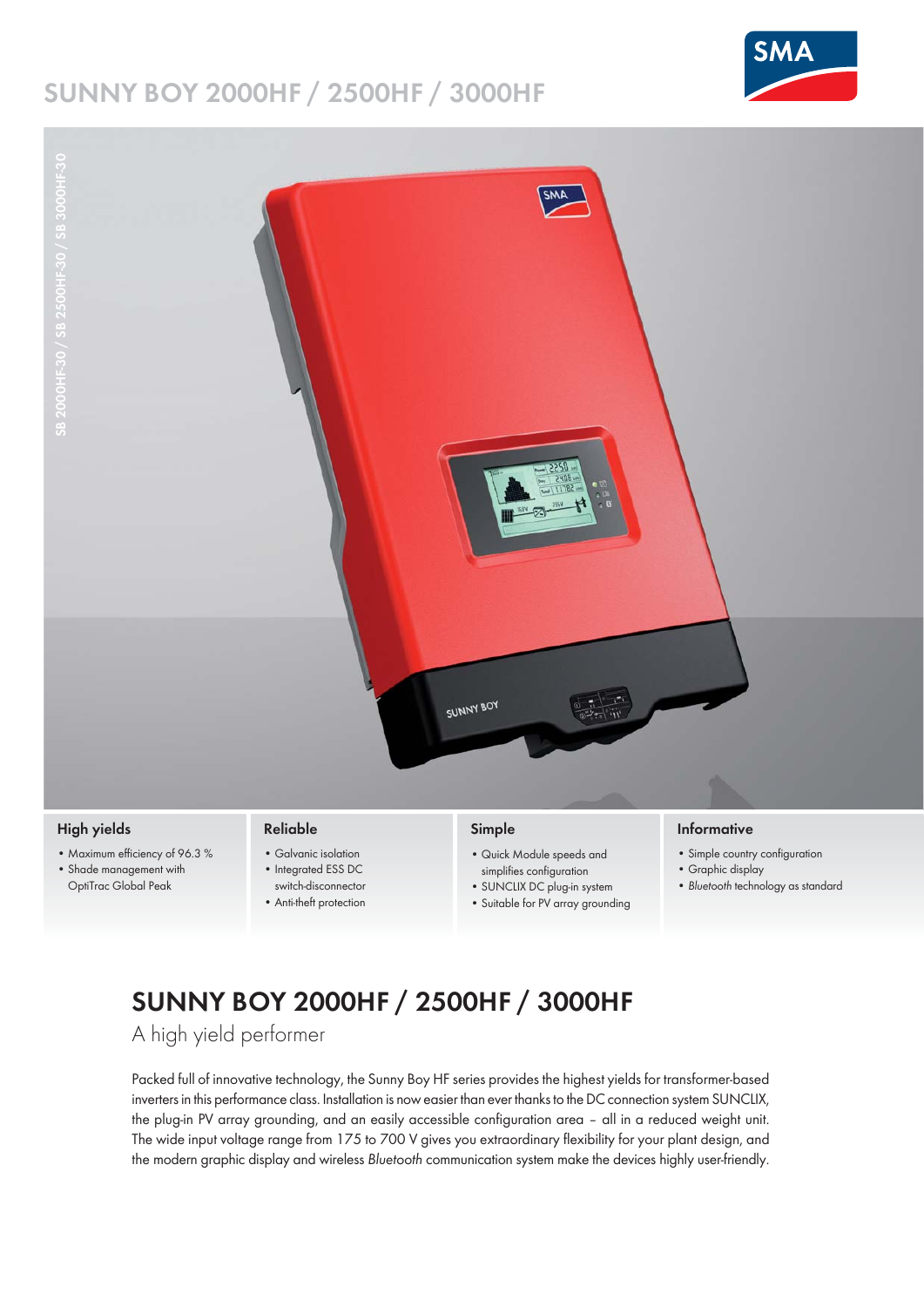# **SUNNY BOY 2000HF / 2500HF / 3000HF**

| <b>Technical Data</b>                                                                        | <b>Sunny Boy</b><br>2000HF                                                                                      | <b>Sunny Boy</b><br><b>2500HF</b>                                       |
|----------------------------------------------------------------------------------------------|-----------------------------------------------------------------------------------------------------------------|-------------------------------------------------------------------------|
| Input (DC)                                                                                   |                                                                                                                 |                                                                         |
| Max. DC power ( $@$ cos $\varphi=1$ )                                                        | 2100W                                                                                                           | 2600W                                                                   |
| Max. input voltage                                                                           | 700 V                                                                                                           | 700 V                                                                   |
| MPP voltage range / rated input voltage                                                      | 175 V - 560 V / 530 V                                                                                           | 175 V - 560 V / 530 V                                                   |
| Min. input voltage / initial input voltage                                                   | 175 V / 220 V                                                                                                   | 175 V / 220 V                                                           |
| Max. input current                                                                           | 12A                                                                                                             | 15A                                                                     |
| Max. input current per string                                                                | 12A                                                                                                             | 15A                                                                     |
| Number of independent MPP inputs / strings per MPP input                                     | 1/2                                                                                                             | 1/2                                                                     |
| Output (AC)                                                                                  |                                                                                                                 |                                                                         |
| Rated output power (@ 230 V, 50 Hz)                                                          | 2000 W                                                                                                          | 2500W                                                                   |
| Max. apparent AC power                                                                       | 2000 VA                                                                                                         | 2500 VA                                                                 |
| Nominal AC voltage / range                                                                   | 220 V, 230 V, 240 V / 180 V - 280 V                                                                             | 220 V, 230 V, 240 V / 180 V - 280 V                                     |
| AC power frequency / range                                                                   |                                                                                                                 | 50 Hz, 60 Hz / -4.5 Hz  +4.5 Hz 50 Hz, 60 Hz / -4.5 Hz  +4.5 Hz         |
| Rated power frequency / rated power voltage                                                  | 50 Hz / 230 V                                                                                                   | 50 Hz / 230 V                                                           |
| Max. output current                                                                          | 11.4A                                                                                                           | 14.2A                                                                   |
| Power factor at rated power                                                                  | $\mathbf{1}$                                                                                                    | $\mathbf{1}$                                                            |
| Adjustable displacement factor                                                               |                                                                                                                 |                                                                         |
| Feed-in phases / connection phases                                                           | 1/1                                                                                                             | 1/1                                                                     |
| Efficiency                                                                                   |                                                                                                                 |                                                                         |
| Max. efficiency / European efficiency                                                        | 96.3%/95%                                                                                                       | 96.3%/95.3%                                                             |
| Protection                                                                                   |                                                                                                                 |                                                                         |
| Input-side disconnection device                                                              | $\bullet$                                                                                                       | $\bullet$                                                               |
|                                                                                              | $\bullet$ / $\bullet$                                                                                           | $\bullet$ / $\bullet$                                                   |
| Ground-fault monitoring / grid monitoring                                                    |                                                                                                                 |                                                                         |
| DC surge arrester Type II, can be integrated                                                 |                                                                                                                 |                                                                         |
| DC reverse-polarity protection / AC short-circuit current capability / galvanically isolated | $\bullet$ / $\bullet$ / $\bullet$                                                                               | $\bullet$ / $\bullet$ / $\bullet$                                       |
| All-pole sensitive residual current monitoring unit                                          |                                                                                                                 |                                                                         |
| Protection class (according to IEC 62103) / overvoltage category (according to IEC 60664-1)  | 1/111                                                                                                           | $1/$ III                                                                |
| <b>General Data</b>                                                                          |                                                                                                                 |                                                                         |
| Dimensions (W / H / D)                                                                       | 348 / 580 / 145 mm                                                                                              | 348 / 580 / 145 mm                                                      |
|                                                                                              | $(13.7 / 22.8 / 5.7 \text{ in})$                                                                                | $(13.7 / 22.8 / 5.7 \text{ in})$                                        |
| Weight                                                                                       | 17 kg / 37.4 lb                                                                                                 | 17 kg / 37.4 lb                                                         |
| Operating temperature range                                                                  | $-25\degree$ C  +60 $\degree$ C / -13 $\degree$ F  +140 $\degree$ F                                             | $-25^{\circ}$ C  +60 $^{\circ}$ C / -13 $^{\circ}$ F  +140 $^{\circ}$ F |
| Noise emission (typical)                                                                     | 38 dB(A)                                                                                                        | 38 dB(A)                                                                |
| Internal consumption (night)                                                                 | 1 <sub>W</sub>                                                                                                  | 1W                                                                      |
| Topology                                                                                     | <b>HF</b> transformer                                                                                           | <b>HF</b> transformer                                                   |
| Cooling concept                                                                              | Convection                                                                                                      | OptiCool                                                                |
| Degree of protection (according to IEC 60529)                                                | <b>IP65</b>                                                                                                     | <b>IP65</b>                                                             |
| Degree of protection of connection area (according to IEC 60529)                             | <b>IP54</b>                                                                                                     | <b>IP54</b>                                                             |
| Climatic category (according to IEC 60721-3-4)                                               | 4K4H                                                                                                            | 4K4H                                                                    |
| Maximum permissible value for relative humidity (non-condensing)                             | 100 %                                                                                                           | 100 %                                                                   |
| <b>Features</b>                                                                              |                                                                                                                 |                                                                         |
| DC terminal                                                                                  | <b>SUNCLIX</b>                                                                                                  | <b>SUNCLIX</b>                                                          |
| AC terminal                                                                                  | Connector                                                                                                       | Connector                                                               |
| Display                                                                                      | Graphic                                                                                                         | Graphic                                                                 |
| Interface: RS485 / Bluetooth                                                                 | $\circ$ / $\bullet$                                                                                             | $\circ$ / $\bullet$                                                     |
| Warranty: 5 / 10 / 15 / 20 / 25 years                                                        | $\bullet$ /0/0/0/0                                                                                              | $\bullet$ /0/0/0/0                                                      |
| Multi-function relay                                                                         | $\circ$                                                                                                         | $\circ$                                                                 |
| Certificates and approvals (more available on request)                                       | CE, VDE0126-1-1, G83/1-1, RD 1663/2000, PPC, AS4777,<br>EN 50438*, C10/11, PPDS, IEC 61727, ENEL-Guida, SI4777, |                                                                         |
|                                                                                              | UTE C15-712-1, VDE-AR-N 4105                                                                                    |                                                                         |
| Type designation                                                                             | SB 2000HF-30                                                                                                    | SB 2500HF-30                                                            |
|                                                                                              |                                                                                                                 |                                                                         |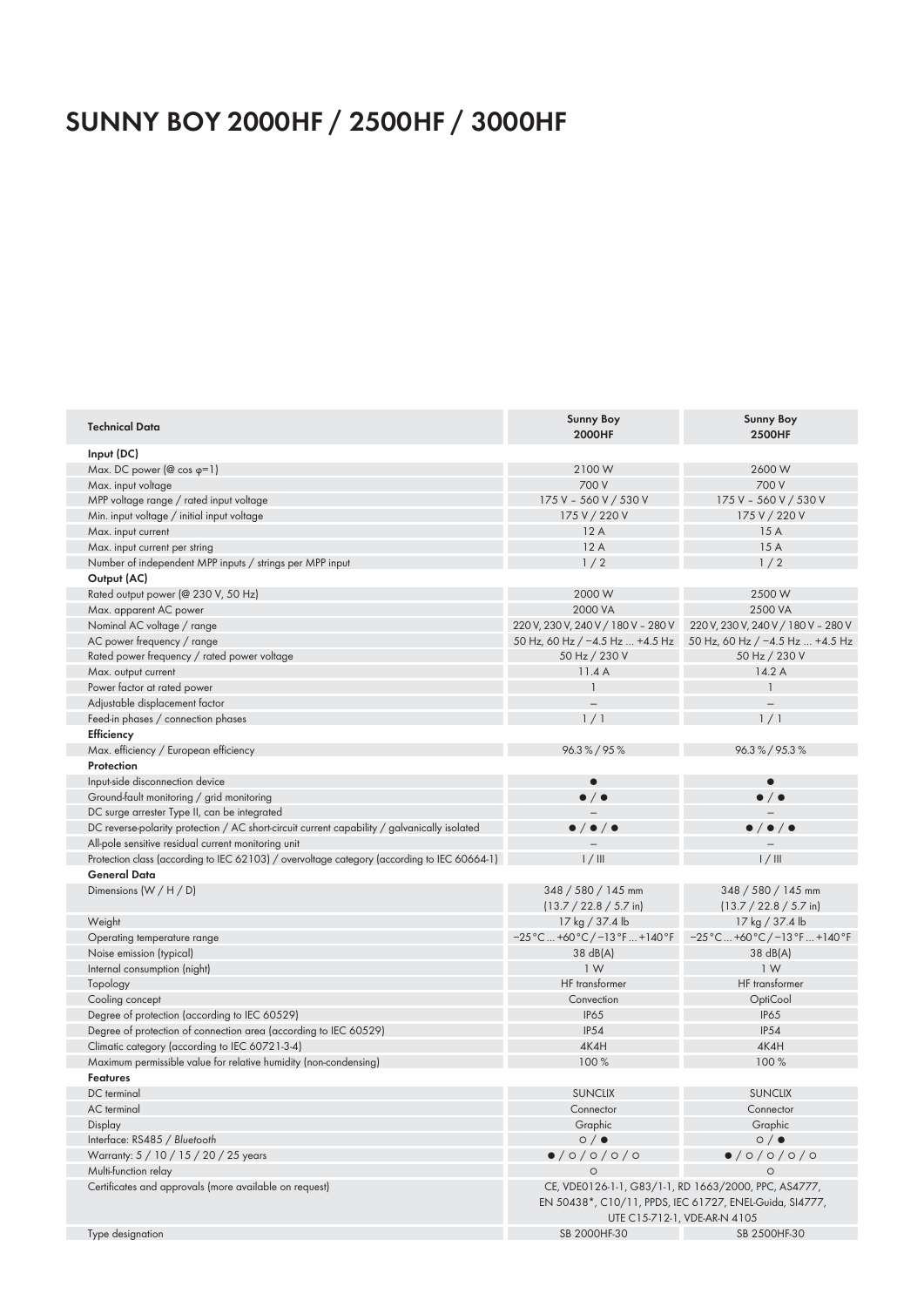

#### **Accessories**





Quick Module RS485 + multi-function relay 485QM-10-NR

\* Does not apply to all national deviations of EN 50438 \*\* Only applies to V option

● Standard features ○ Optional features — Not available

Data at nominal conditions

| <b>Technical Data</b>                                                                        | <b>Sunny Boy</b><br>3000HF                                                                                                                               |  |
|----------------------------------------------------------------------------------------------|----------------------------------------------------------------------------------------------------------------------------------------------------------|--|
| Input (DC)                                                                                   |                                                                                                                                                          |  |
| Max. DC power ( $@$ cos $\varphi=1$ )                                                        | 3150W                                                                                                                                                    |  |
|                                                                                              | 700 V                                                                                                                                                    |  |
| Max. input voltage                                                                           | 210 V - 560 V / 530 V                                                                                                                                    |  |
| MPP voltage range / rated input voltage                                                      |                                                                                                                                                          |  |
| Min. input voltage / initial input voltage                                                   | 175 V / 220 V<br>15 A                                                                                                                                    |  |
| Max. input current                                                                           | 15A                                                                                                                                                      |  |
| Max. input current per string                                                                |                                                                                                                                                          |  |
| Number of independent MPP inputs / strings per MPP input                                     | 1/2                                                                                                                                                      |  |
| Output (AC)                                                                                  |                                                                                                                                                          |  |
| Rated output power (@ 230 V, 50 Hz)                                                          | 3000W                                                                                                                                                    |  |
| Max. apparent AC power                                                                       | 3000 VA                                                                                                                                                  |  |
| Nominal AC voltage / range                                                                   | 220 V, 230 V, 240 V / 180 V - 280 V                                                                                                                      |  |
| AC power frequency / range                                                                   | 50 Hz, 60 Hz / -4.5 Hz  +4.5 Hz                                                                                                                          |  |
| Rated power frequency / rated power voltage                                                  | 50 Hz / 230 V                                                                                                                                            |  |
| Max. output current                                                                          | 15A                                                                                                                                                      |  |
| Power factor at rated power                                                                  | $\mathbf{1}$                                                                                                                                             |  |
| Adjustable displacement factor                                                               |                                                                                                                                                          |  |
| Feed-in phases / connection phases                                                           | 1/1                                                                                                                                                      |  |
| Efficiency                                                                                   |                                                                                                                                                          |  |
| Max. efficiency / European efficiency                                                        | 96.3%/95.4%                                                                                                                                              |  |
| Protection                                                                                   |                                                                                                                                                          |  |
| Input-side disconnection device                                                              | $\bullet$                                                                                                                                                |  |
| Ground-fault monitoring / grid monitoring                                                    | $\bullet$ / $\bullet$                                                                                                                                    |  |
| DC surge arrester Type II, can be integrated                                                 |                                                                                                                                                          |  |
| DC reverse-polarity protection / AC short-circuit current capability / galvanically isolated | $\bullet / \bullet / \bullet$                                                                                                                            |  |
| All-pole sensitive residual current monitoring unit                                          |                                                                                                                                                          |  |
| Protection class (according to IEC 62103) / overvoltage category (according to IEC 60664-1)  | $1/$ III                                                                                                                                                 |  |
| <b>General Data</b>                                                                          |                                                                                                                                                          |  |
| Dimensions $(W/H/D)$                                                                         | 348 / 580 / 145 mm                                                                                                                                       |  |
|                                                                                              | $(13.7 / 22.8 / 5.7 \text{ in})$                                                                                                                         |  |
| Weight                                                                                       | 17 kg / 37.4 lb                                                                                                                                          |  |
| Operating temperature range                                                                  | $-25$ °C  +60 °C / -13 °F  +140 °F                                                                                                                       |  |
| Noise emission (typical)                                                                     | 38 dB(A)                                                                                                                                                 |  |
| Internal consumption (night)                                                                 | 1 W                                                                                                                                                      |  |
| Topology                                                                                     | HF transformer                                                                                                                                           |  |
| Cooling concept                                                                              | OptiCool                                                                                                                                                 |  |
| Degree of protection (according to IEC 60529)                                                | <b>IP65</b>                                                                                                                                              |  |
| Degree of protection of connection area (according to IEC 60529)                             | IP54                                                                                                                                                     |  |
| Climatic category (according to IEC 60721-3-4)                                               | 4K4H                                                                                                                                                     |  |
|                                                                                              | 100 %                                                                                                                                                    |  |
| Maximum permissible value for relative humidity (non-condensing)<br><b>Features</b>          |                                                                                                                                                          |  |
|                                                                                              |                                                                                                                                                          |  |
| DC terminal                                                                                  | <b>SUNCLIX</b>                                                                                                                                           |  |
| <b>AC</b> terminal                                                                           | Connector                                                                                                                                                |  |
| Display                                                                                      | Graphic                                                                                                                                                  |  |
| Interface: RS485 / Bluetooth                                                                 | $\circ$ / $\bullet$                                                                                                                                      |  |
| Warranty: 5 / 10 / 15 / 20 / 25 years                                                        | $\bullet$ /0/0/0/0                                                                                                                                       |  |
| Multi-function relay                                                                         | $\circ$                                                                                                                                                  |  |
| Certificates and approvals (more available on request)                                       | CE, VDE0126-1-1, G83/1-1, RD 1663/2000, PPC, AS4777,<br>EN 50438*, C10/11, PPDS, KEMCO**, IEC 61727, ENEL-Guida,<br>SI4777, UTE C15-712-1, VDE-AR-N 4105 |  |
| Type designation                                                                             | SB 3000HF-30                                                                                                                                             |  |
|                                                                                              |                                                                                                                                                          |  |